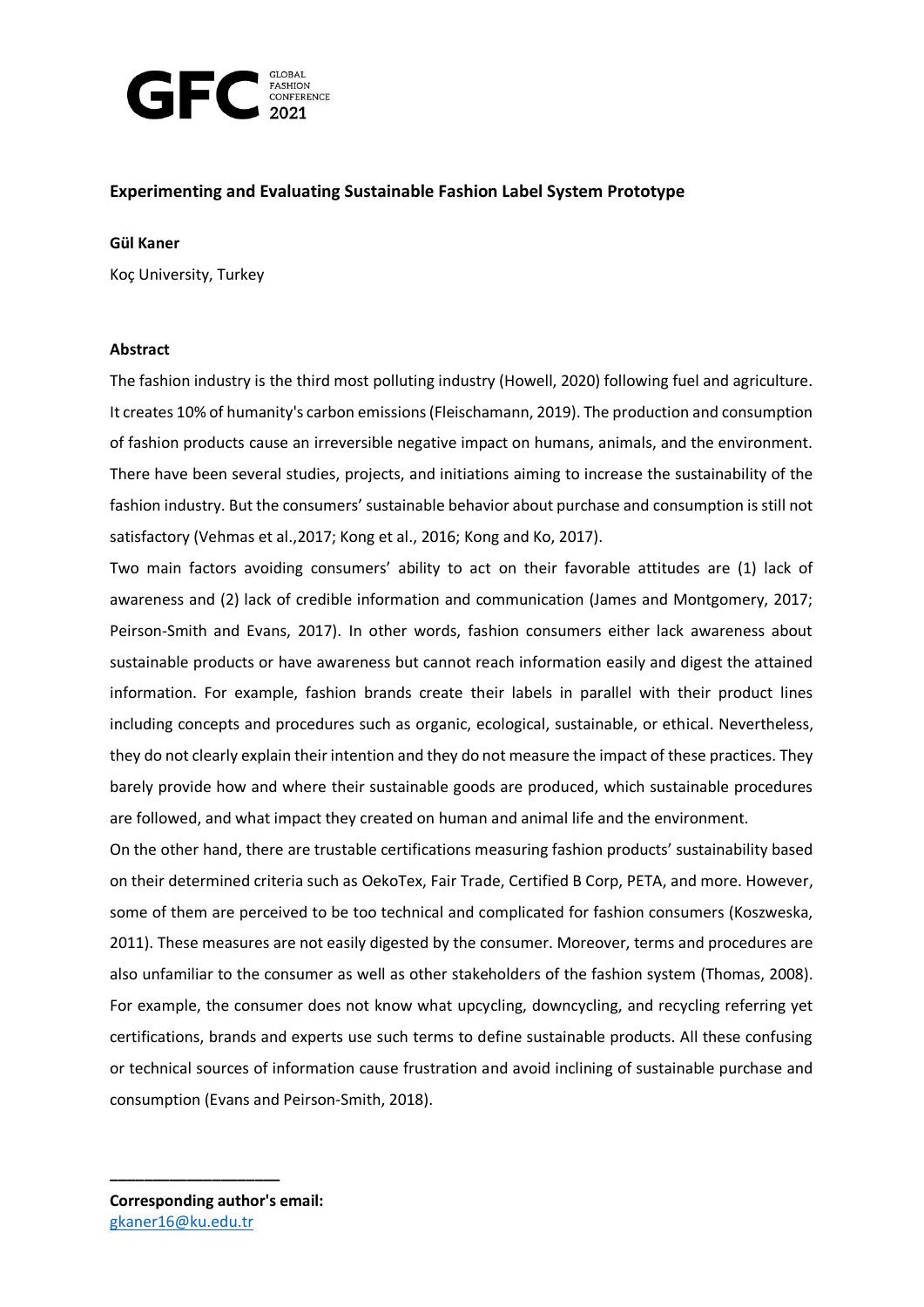The literature and preliminary findings of this research document that if sustainability awareness and sustainability literacy of information sources are increased, fashion consumer can alter their behaviors in more sustainable directions. To be able to increase these two, literature and our preliminary findings led us to the lack of an attention-grabbing, and easy-to-understand tool providing a mediating role. Therefore, this research aims to explore characteristics of a label system to communicate five sustainability criteria of a fashion product to increase sustainability awareness and literacy of fashion consumers. These criteria are (1) material, raw material, and procedure, (2) environmental impact, (3) social and ethical welfare, (4) animal welfare (5) post-purchase and product care. In this way, it is expected to assist sustainable behavior regarding the purchase, and consumption of fashion consumers by filling the gap to give sustainability information of a fashion product.

By the time this abstract is submitted, the literature review, three exploratory focus group sessions (as the first set), a participatory design workshop in Global Fashion Conference 2020 (GFC2020), an online survey, and three sessions of the second focus group set are completed. Based on what literature indicated as previously highlighted, we conducted three focus group sessions and discovered that (1) fashion consumer has knowledge gap about sustainability. (2) There are transparency, trust, and literacy problems in fashion. (3) Different levels and types of information are required for different consumer segments. (4) A tool to increase awareness and behavior is needed. In the second round of literature review, we listed existing certifications, labels, terms and five criteria that fashion consumer expects to know about the sustainability of a fashion product. With these findings, we conducted a conference workshop at GFC2020 to evaluate the idea. The result of this workshop motivated us to focus on what consumers need and how to develop the label. Then, we finished the second set of focus groups and collected feedback and information to design a prototype of the label. With all focus group findings, four user personas are defined. These personas represent four diversified fashion consumer segments which are (1) people who know about sustainable fashion but feels confused about what they know, (2) people who are skeptical and cynical about sustainable fashion, (3) people who are romantically positive about sustainable fashion and (4) people who are a more selfish and pragmatic therefore prior themselves over sustainable fashion consumption.

As the next step, these personas are planned to be used in a participatory design session for prototype design of label. Designers, consumers, policymakers, brand executives, and researchers are planned to be invited to this session.

Before Global Fashion Conference 2021 is held, we will have the prototype design responding to the needs of four personas. In the GFC2021 workshop, we plan to exhibit the prototypes to the conference audience for testing and evaluation. The workshop methodology will use participatory design approaches with vignettes, and prototype testing methods. The participants will be given four vignettes that will be written after prototypes are completed. These vignettes will be telling different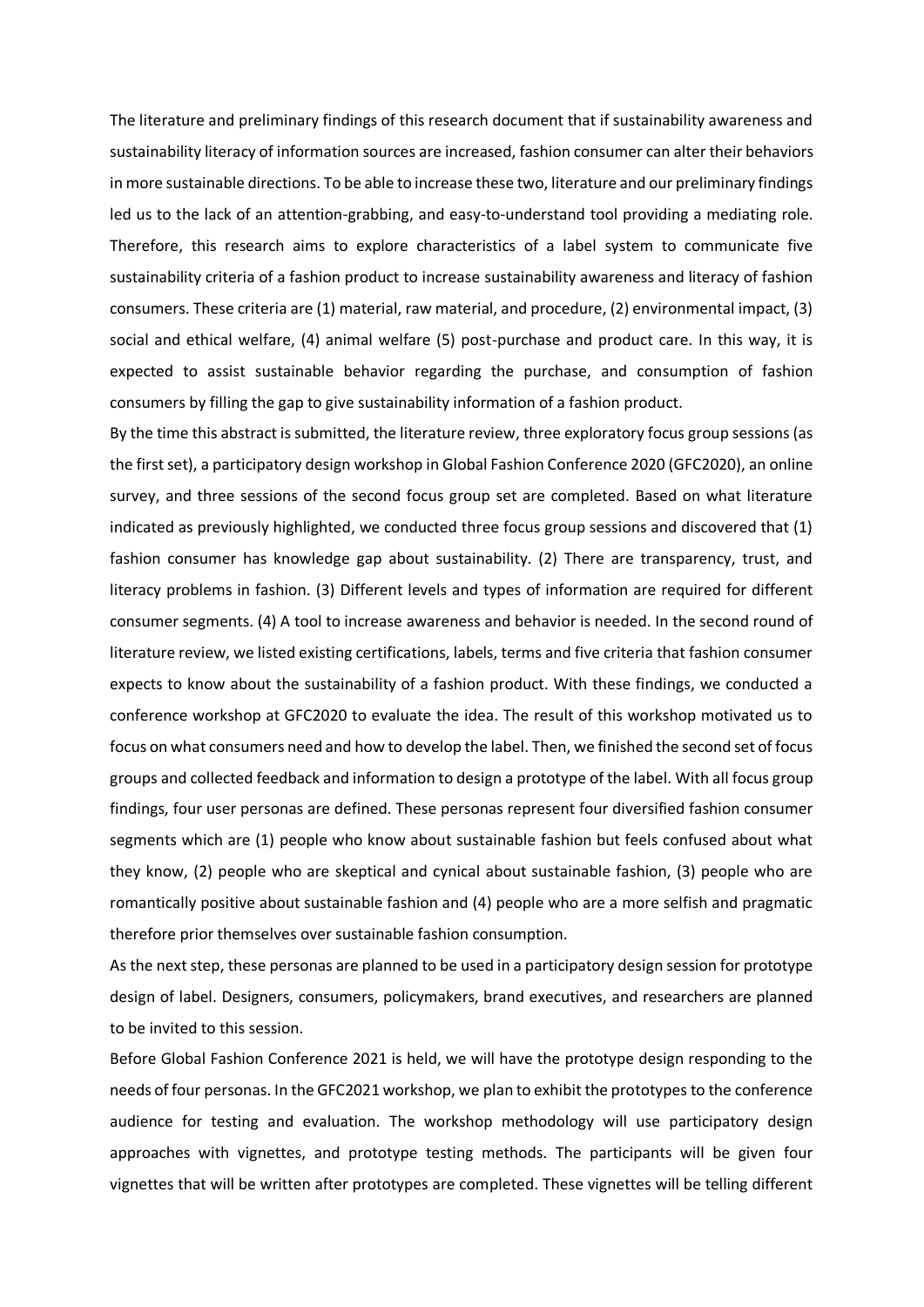scenarios involving the usage of label prototypes. Through these vignettes, participants will be able to take a role in different scenarios. In this way, they will be able to interact, use, and experience the label prototypes. In the end, they will be asked to comment and critique the prototypes. Expected results of the workshop are a source of information to be worked on by designers for the

second iteration of prototypes and user as well as expert feedback that will be used on developing the final label design.

**Keywords:** sustainability, fashion communication, labelling, participatory design workshop, vignette, persona, segmentation

**ISBN:** 978-989-54263-2-4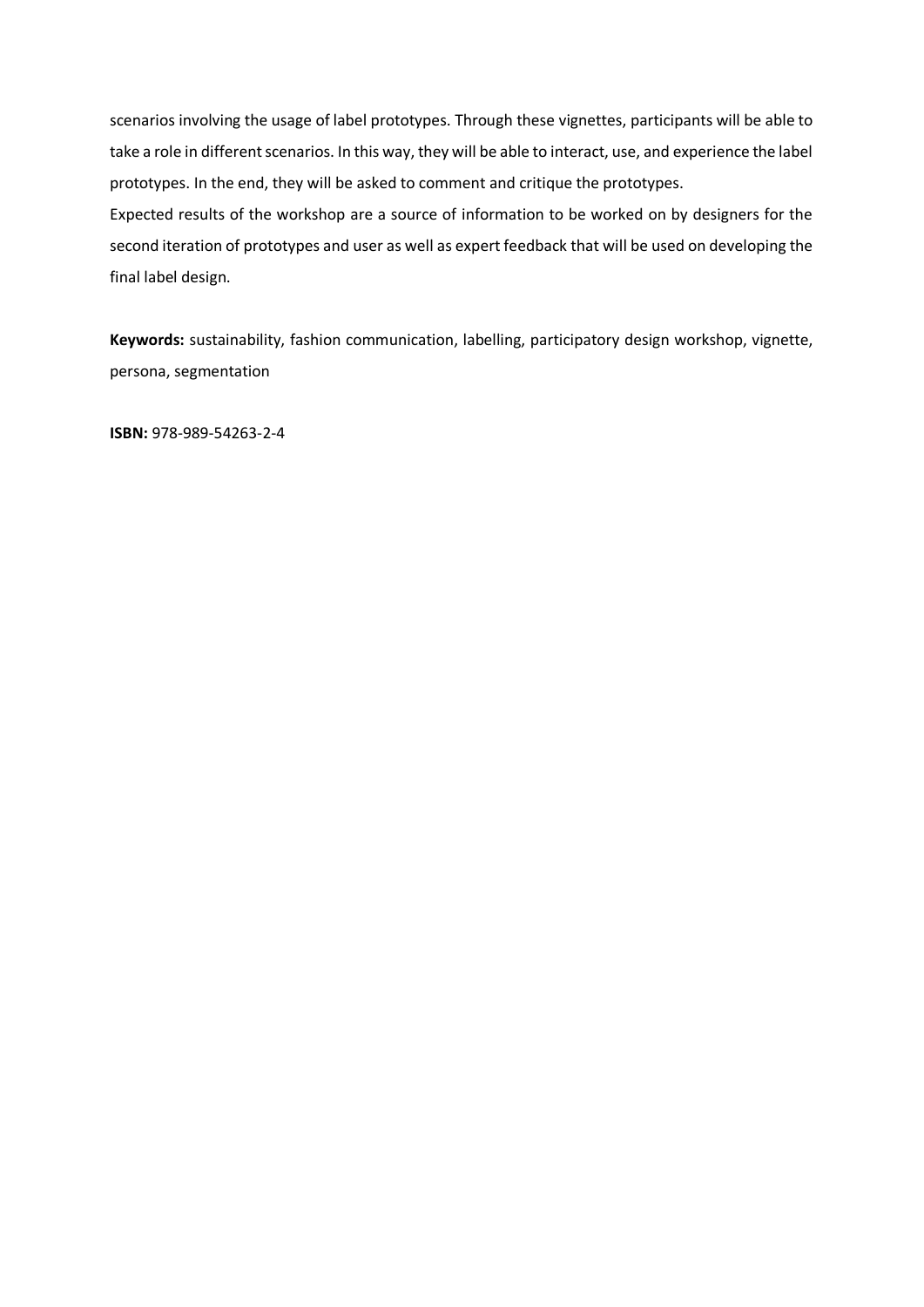#### **Experimenting and Evaluating Sustainable Fashion Label System Prototype**

## **Project Info**

This project is part of four years Ph.D. research study conducted by Gül Kaner under the supervision of Dr. Lemi Baruh in the Design, Technology and Society Programme at Koç University, Istanbul Turkey. The overall project aims to increase the sustainability awareness and literacy of fashion consumers. In so doing it aims to explore characteristics of a label system to communicate the sustainability of a fashion product. In this way, it is expected to assist sustainable behavior of fashion consumers regarding the purchase, and consumption of fashion products. The used methods cover several procedures and tools such as literature review, focus group, expert interview, online survey, vignettes, shopping activities, role-playing, and participatory design workshops. Based on the findings of these methods, at the current state of the project, five sustainability criteria of fashion products which are(1) Material, Raw material, and Procedure (2) Environmental Impact, (3) Social & ethical welfare, (4) Animal welfare, (5) Post-purchase and product care and four personas (romantic optimists, egocentrics, confused alecs, gloomies*)* to be addressed for the communication of sustainable fashion products are developed.

This conference workshop, on the other hand, aims at the experimentation and evaluation of sustainable label prototypes which are the outcome of participatory design workshops conducted with experts and fashion consumers before the conference workshop. The participatory design workshop outcome documents characteristics and prototypes of the label systems providing information to increase sustainability literacy and awareness of average fashion consumers by using five criteria addressing four personas. The previous findings of this project will be experimented with and evaluated in GFC 2021 workshop. After the conference workshop is completed the overall findings will be utilized to finalize the label system prototype. Hopefully, this project will be used by the stakeholders of the fashion system for developing communication and marketing strategies as well as informatory tools to increase sustainability literacy, awareness, and sustainable behavior of fashion consumers.

# **Project Background**

Fashion is a system of institutions consisting of diversified stakeholders such as designers, engineers, editors, factory workers, researchers, consumers, and more (Kawamura, 2018). This system of institutions has recently grown into the third most polluting industry (Howell, 2020) following fuel and agriculture. Fashion production consists of 10% of humanity's carbon emissions (Fleischamann, 2019). Globally, 92 million of tones textile is wasted every year; 85% of them end up in landfills as textile waste (Beall, 2020). Fashion's negative impact does not only influence the environment but also the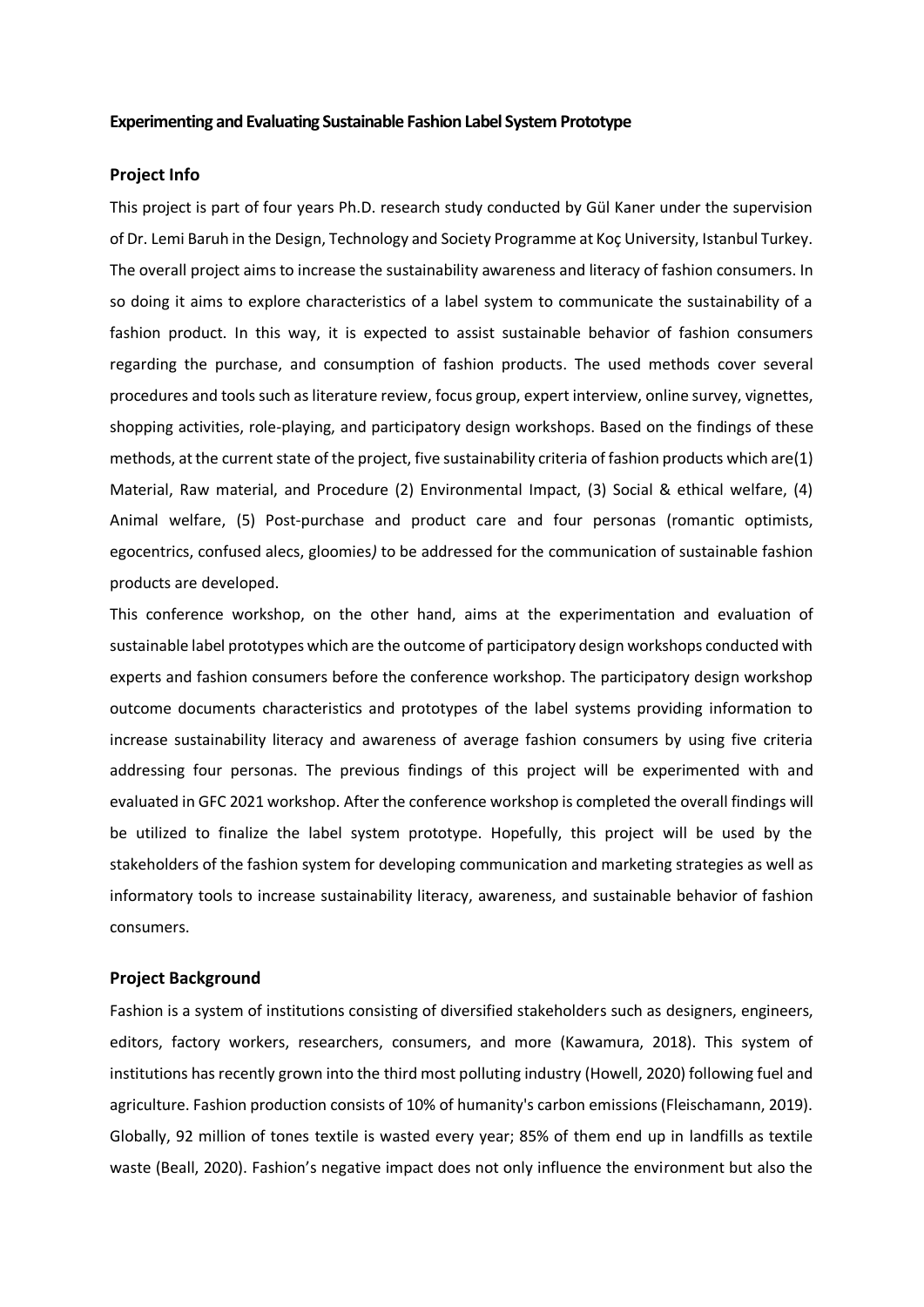institutions of its system. In an industry that values 406 billion million dollars, only 2,5% percent of the price of a fast-fashion product goes to the factory worker. This costs approximately 0,12 cents of a 5 euro t-shirt (Schulze and Banz, 2015). During the Covid-19 pandemic in 2020, the wages of workers in the fashion industry decreased by 21% while the most profitable 20 fashion brands grew 11% (Cline, 2020). As these numbers and facts show us, behind the glamorous fashion products that are pictured in Vogue magazine's pages, an irreversible footprint exists. Therefore, a more sustainable fashion system is imperative.

Sustainability is an umbrella term (Thomas, 2008) defined first time as "development which meets the needs of the present without compromising the ability of future generations to meet their own needs" (World Commission on Environment and Development, 1987). In a fashion context, it can be perceived as neutralizing the impact or giving back as much as or more than consumed. Fashion studies' literature and other relevant fields studied diversified aspects on increasing sustainability in the fashion system. These aspects cover sustainable design and production methods (Lawless and Medvedev, 2015; Lewis et al. 2016) construction of sustainable education approaches (Park, 2018; DeLong et al, 2016; Raebild and Hasling, 2019), campaigns and projects conducted by brands (Jang, 2012; Kim and Ma, 2014, Kim et al 2018) and understanding fashion consumer behavior (Sadachar et al., 2016; Kong et al. 2015; Kong and Ko, 2017). Research on fashion consumers documents an attitude-behavior gap about sustainable products. They highlight that fashion consumers are highly positive about sustainable products, but they don't purchase them. (Vehmas et al.,2017; Kong et al., 2016; Kong and Ko, 2017). Reasons such as price, design, and accessibility prevent fashion consumers from altering their choices to more sustainable options (Tey et al., 2018). There are also psychological reasons influencing buying decisions according to the personality of fashion consumers. These reasons can be their beliefs, social environment (Kong et al. 2015), consideration of future consequences (Strathman et al, 1994), and their level of fashion consciousness (Gould and Stern, 1989). For example, the social environment or level of thinking less about future outcomes of behavior may reduce sustainable behavior. People who have a lower concern about the long-term influence of their behavior may be less motivated about environmentally responsible action. Moreover, two main factors that reduce consumers' ability to act on their favorable attitudes are (1) lack of awareness (ref) and (2) lack of credible information and communication (Reimers et al., 2016; Peirson-Smith and Evans, 2017; Evans and Peirson-Smith, 2018; James and Montgomery, 2017). In other words, fashion consumers either lack awareness about sustainable products or has awareness but cannot reach information easily and comprehend it. For this reason, this project firstly focuses on (1) increasing sustainability awareness of fashion consumers. Second, it focuses on (2) increasing sustainability literacy of fashion consumer who has awareness yet does not have access to credible information.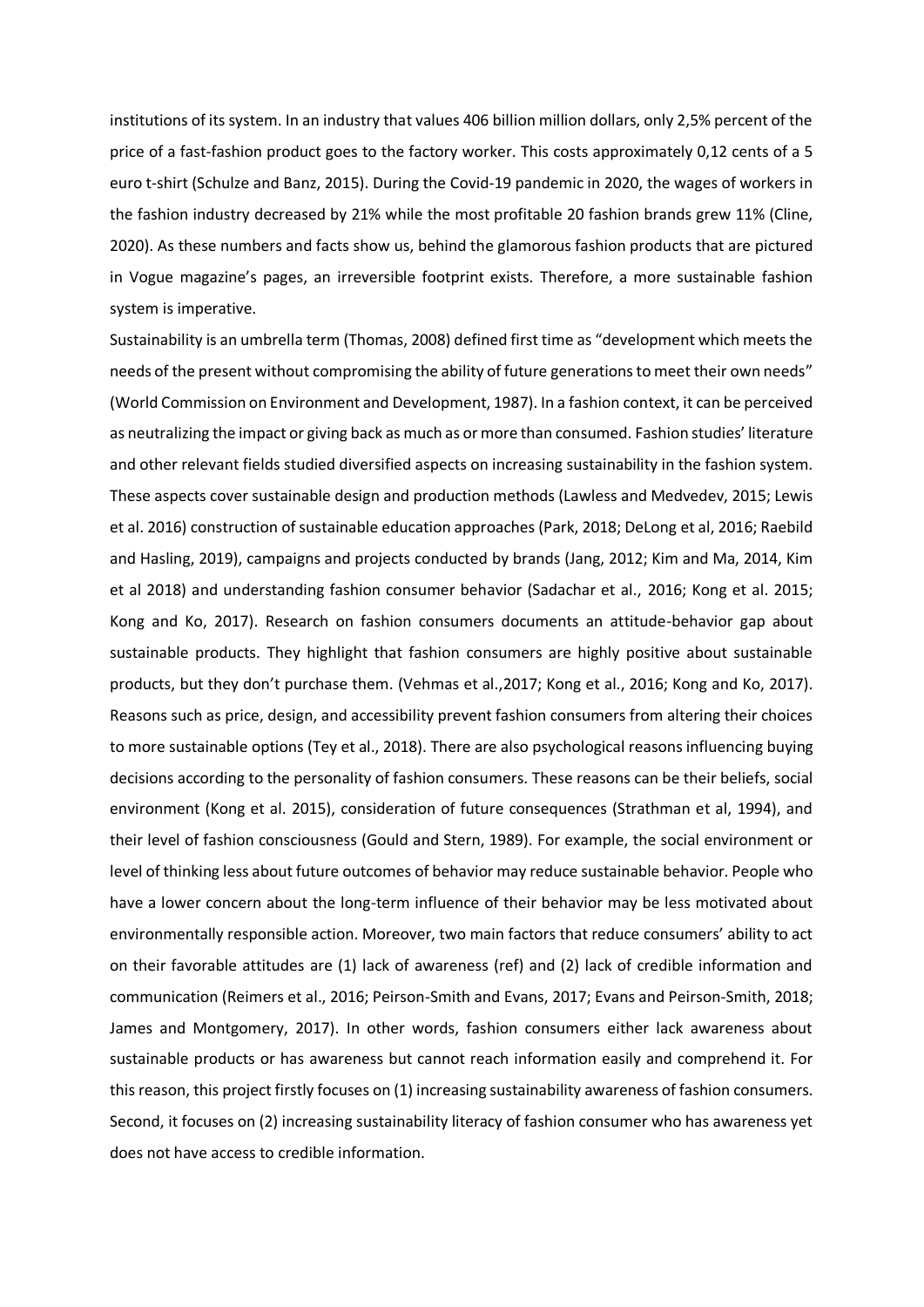The literature covers several studies about the type of information and sources of information to educate fashion consumers. These types and sources are knowledge about product (Han and Steel, 2015), knowledge of environmental issues (Sadachar et al., 2016), knowledge sources as education, personal connections, and corporate communication (Kong et al., 2016). On the other hand, label systems are another significant source of information about the sustainability details of fashion products. There are trustable certifications labeling fashion products based on their determined criteria such as OekoTex, Fair Trade, Certified B Corp, PETA, and more. However, some of them are perceived to be too technical and complicated for fashion consumers (Koszweska, 2011, Peirson-Smith, A. and Evans 2018). Moreover, brands create their own labels in parallel with their product lines including concepts and procedures such as organic, ecological, sustainable, or ethical. Nevertheless, they do not clearly explain the intention and impact of these labels. Join Life label of ZARA, Conscious Collection of H&M, C&A and Mango are examples of these labels and product lines. But they barely provide how and where their sustainable goods are produced, which sustainable procedures are followed, and what impact they created on human and animal life and the environment. Ambiguous messages and labels mislead the consumer and decrease the credibility of these labels. So, it ends up as greenwashing (Parguel et al., 2015). Regarding this, "harmonization of the existing systems, and a new approach to consumer education and information involving the labels" (Koszweska, 2011; Henninger, 2015) is essential.

The literature and our preliminary findings collected during focus group sessions document that if sustainability awareness and sustainability literacy of information sources (i.e. labels, certifications, and other sources) are increased, fashion consumer can alter their behaviors. To be able to increase these two, literature and our preliminary findings led us to the lack of an attention-grabbing, and easyto-understand tool providing sustainability information of a fashion product.

# **Project Phases, Activities & Methodology**

The first phase of the project began with a literature review covering the fashion studies as well as other relevant fields such as design, psychology, sociology, cultural studies, media, marketing, and communication. The following keywords, theories, and concepts have been investigated in journals, conference proceedings, books, book chapters, and company reports: *Sustainability, ecological, ethical, green, sustainability literacy, fashion thinking, sustainability awareness, different forms of knowledge label systems, the theory of planned behavior, fashion consciousness, consideration of future consequences, nudge, cognitive dissonance, qualitative research methods, participatory design, vignette, co-design, quantitative research methods, greenwashing.* 

The outcome of the first phase documented a significant gap to focus on. Fashion consumers have diversified levels of awareness, knowledge, behavior, and information sources about sustainable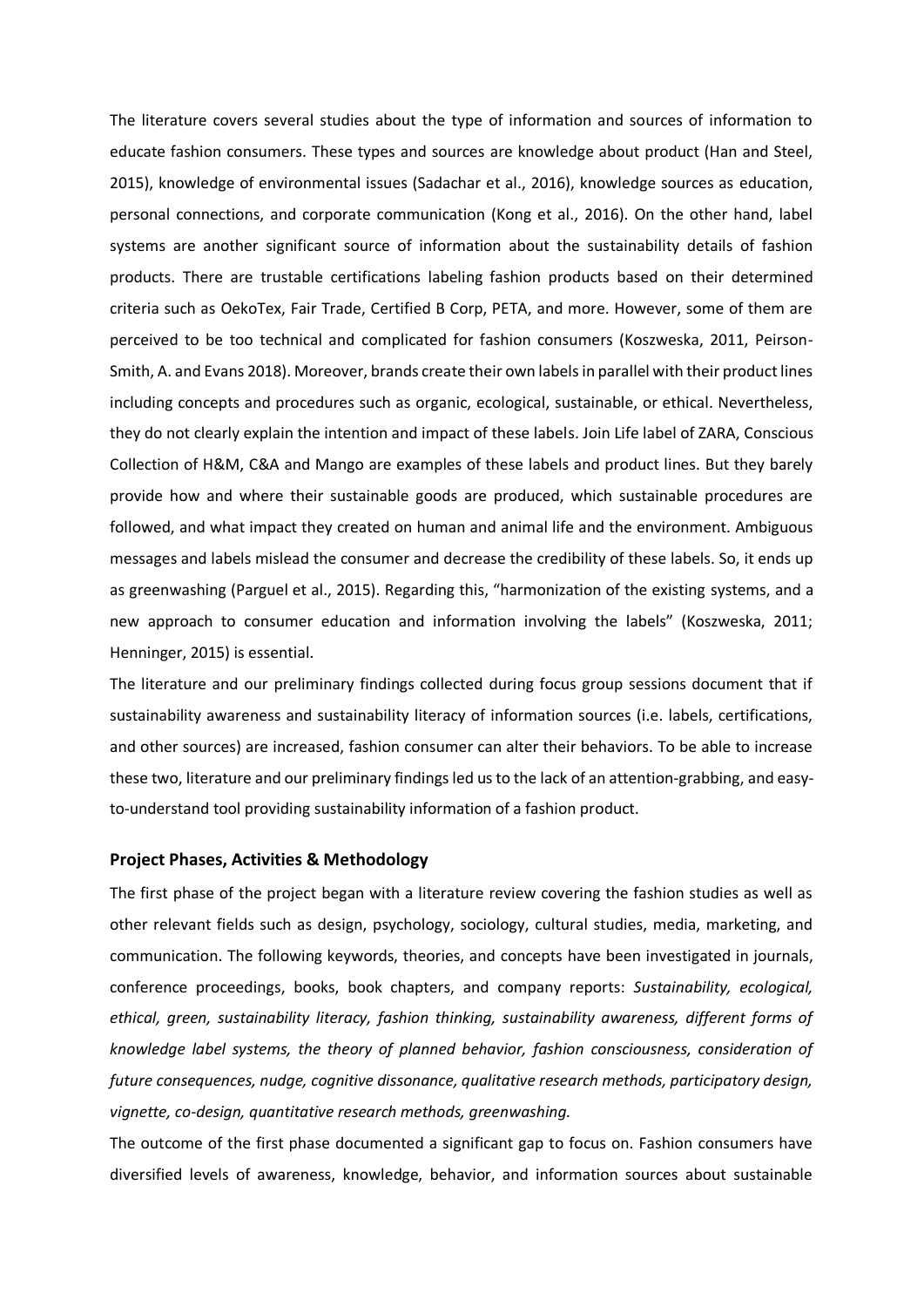products and behaviors. However, the current status of sustainability awareness and behavior is not considered satisfactory by many researchers. This gap motivated us to discover relevant information, content and what consumer requires from existing certifications and labels can be used by a mediator system to be easily reached and digested by fashion consumer.

The second phase continued with a set of focus group sessions. Three exploratory focus group sessions with 6 people in each were conducted to understand the approach of fashion consumers to sustainability, consumption, and usage of sustainable fashion products, type of information, and content they need to increase their awareness and literacy. Participants' self-reported knowledge of sustainability in fashion was low. Likewise, participants indicated that sustainability was typically not a criterion that they actively employed while shopping for fashion products. At the beginning of the session, participants were given a virtual shopping task with images from the online store of H&M, a multinational clothing retail company. Participants were asked to choose a full outfit for themselves with no budget limit. The online products shown to the participants had no tags as well as products with tags of "Conscious" referring to H&M's sustainable product line, "Premium Quality" referring to higher quality and relatively more expensive product line, and tags signaling other special collections sold on the website. Following the task, the focus group started with a discussion regarding the choices they made. Then, the participants were invited to discuss questions related to their perceptions (e.g., concerns, prejudices, expectations, what makes an object or a process sustainable) about and behaviors related to sustainable fashion. Further questions iteratively changed after every session. Each meeting took approximately 2-2,5 hours. The meetings were voice-recorded. The recordings were firstly deductively coded (Miles et al., 2014) which refers to the presumed results consisting of the focus group program flow. Based on responses to certain questions (i.e., what sustainability refers to), answers were grouped and analyzed under these predefined themes. Certain themes unexpectedly emerged from responses (i.e., types and sources of credible info). These findings were inductively coded (Miles et al., 2014) and thematically analyzed based on the patterns of the answers.

Focus group sessions document the following results. Fashion consumer has knowledge gap about sustainability. There are transparency, trust, and literacy problems in fashion. They feel unsatisfied about access to existing products, access to information, and their level of literacy. They state they need credible information but are not as certain about the level and type of information. Different levels and types of information are required. Participants need credible sources of information. A tool to increase awareness and behavior is needed.

Moreover, five criteria emerged in their responses which can be categories to focus on while developing the label system. These criteria are as follows; (1) Material, Raw material, and Procedure (2) Environmental Impact, (3) Human welfare, (4) Animal welfare, (5) Post-purchase and product care.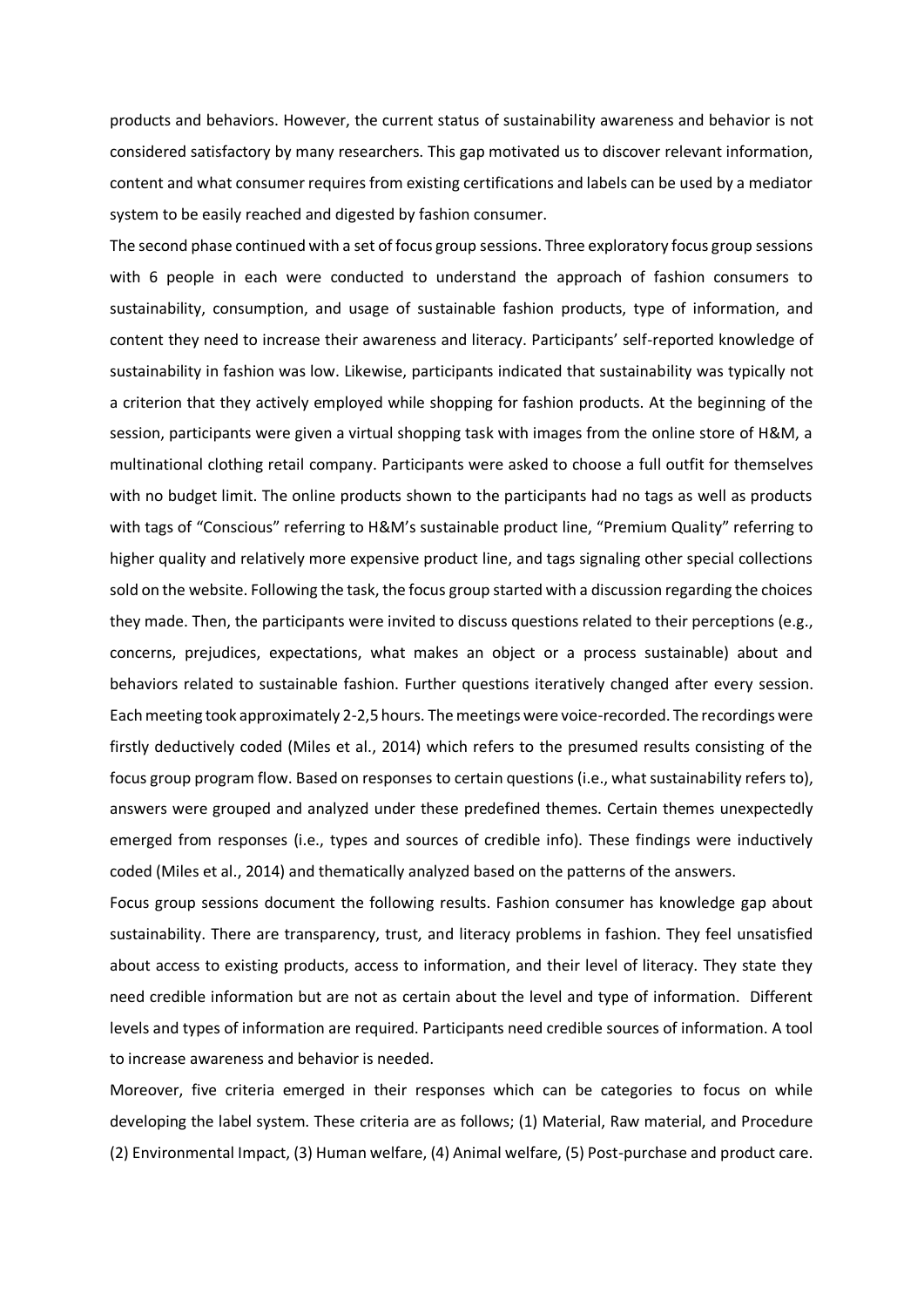The third phase was an online participatory design workshop conducted as a part of the Global Fashion Conference 2020 in Lyon. The conference participants (i.e. researchers, academicians, and private sector professionals) evaluated the findings of focus groups. Five participants were given an Excel chart including five pre-determined criteria of a fashion product with certifications, labels, concepts, and keywords. They were asked to relate five criteria to these certifications, labels, concepts, and keywords individually. Afterward, they repeated this activity collectively and evaluated the label idea and predetermined criteria.

The idea of developing a label system and five pre-determined criteria were evaluated as suitable to focus on this research. Participants advised focusing on the characteristics of the label system rather than the organization of existing sources of information, terms, and criteria. In addition to literature and focus group findings, they also recommended developing a simple-to-understand and attentiongrabbing label system.

In the fourth phase of the project based on the feedback of the conference workshop, the second set of focus group sessions was conducted for a deeper investigation of five criteria and the demand for further informational needs. Participants' self-reported knowledge of sustainability was the same as in the previous set. Three sessions were conducted with six participants from Turkey, aged between 26-42. These sessions were done online due to Covid-19 lockdowns. In this set, we used vignettes because we needed to capture significant moments (Miles et al, 2014) and observe participants' experiences and reactions when they possibly meet these criteria. Participants were given six vignettes before the meeting. They were asked to share what they would do if they had experienced a situation in the vignette. Vignettes summarized stories of fictional characters who needed to make decisions while making a fashion-related purchase or decide on the use of a sustainable (vs. not as sustainable) fashion product based on five criteria as well as price and design. After making their decisions individually, the participants were invited to discuss the options in the vignettes collectively. As in the first set of focus groups, participants continued with a discussion of their general perceptions and behavior about sustainable fashion. Meetings took approximately 2-2,5 hours. They were videorecorded. Coding was done like in the first set as deductively and then inductively (Miles et al., 2014). Most responses were aligned with the first set of the focus group. The participants agreed on the criteria and mentioned that these criteria should be considered holistically. When any criterion is too weak compared to others, this weak criterion makes them think skeptical about the sustainability competence of this fashion product. So, it prevents them from purchasing the product. Moreover, when the results of the first and the second set of the focus groups have been analyzed a saturation and pattern observed in the responses of the participants. Based on the coding and analysis of the findings, four related but distinct consumer personas pertaining to informational needs, motivation to increase sustainability literacy, and sustainability-related behavior in fashion emerged. These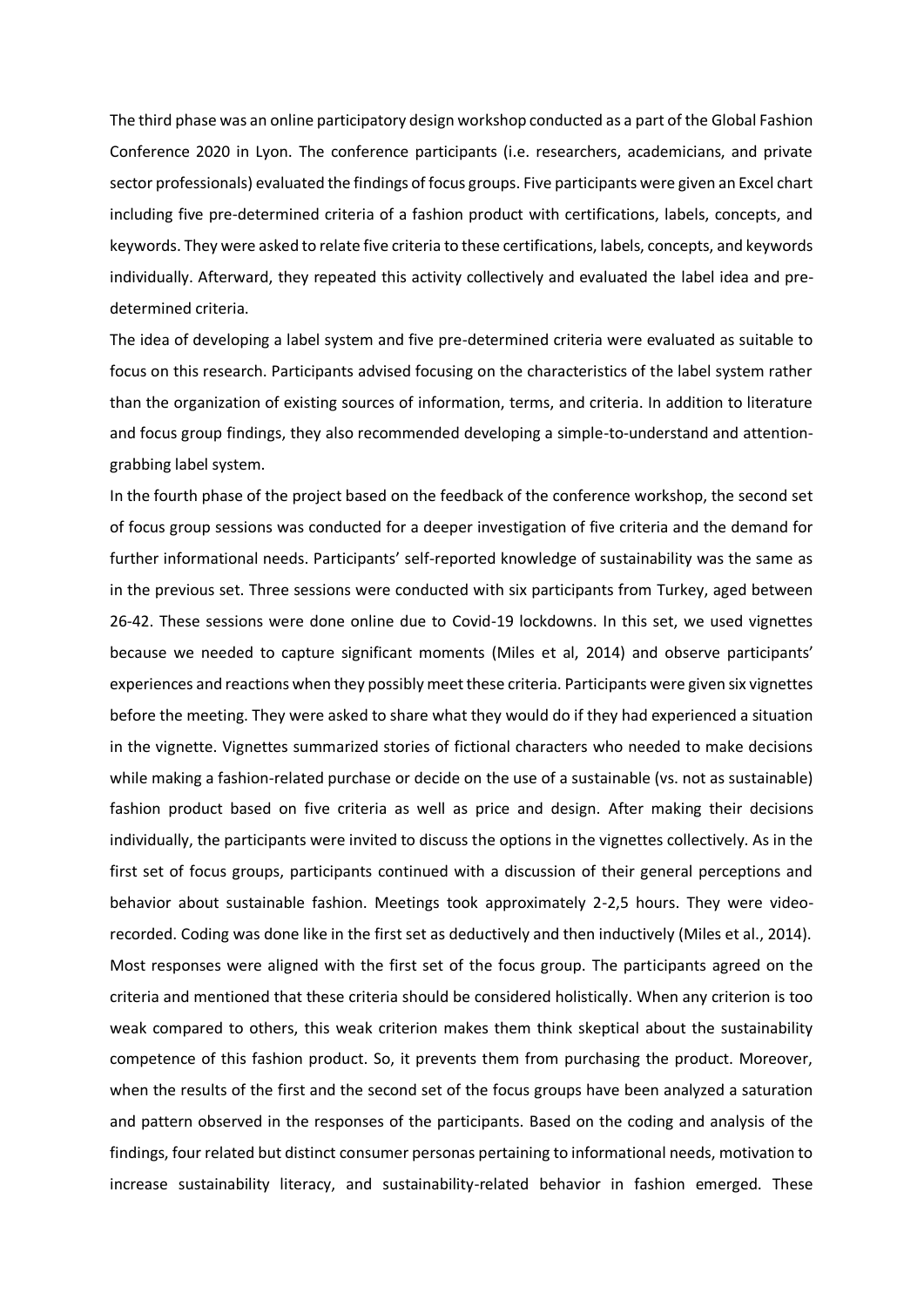personas, which will be described below, are romantic optimists, egocentrics, confused alecs, gloomies.

1-romantic optimists: people who have a more positive opinion about the future and believe that even small actions can change.

2-egocentrics are those who consider sustainable behavior only if they can provide a material benefit to themselves.

3-confused alecks has the highest awareness and literacy about sustainable fashion but with this, they feel illiterate to existing information, data, and resources.

4-gloomies: are the ones who are suspicious about making a change as individuals and have high trust issues with brands.

The fifth phase consists of participatory design workshops with experts and a consumer aiming to brainstorm, and conceptual design of the label system. Participatory design is specifically chosen due to its fruitful methods and tools democratizing participants and enabling information collection. PD aims to provide an opportunity to involve stakeholders who are influenced directly and indirectly by the design (Halskov and Hansen, 2014). In other words, not only the designer but other stakeholders such as consumers/users, policymakers, corporate people, retailers, and more will collaborate to design the label system. Therefore, participatory design approaches are preferred to develop the label system and define its characteristics. In these workshop sessions, four different groups will be given brief about each persona and the participants will practice defining characteristics, environment, system, an extension of the label addressing to these personas by containing five criteria.

By the time this paper is submitted, the outcome is in the progress of analysis therefore it will be added along with the conference workshop results.

# **Workshop Details**

In the GFC2021 the workshop methodology uses participatory design approaches with vignettes, and prototype testing methods. The participants are given four vignettes (Appendix) that are written after prototypes are completed. These vignettes will be telling different scenarios involving the usage of label prototypes. Through these vignettes, participants will be able to take a role (Hannington & Marting, 2012) in the story told. In this way, they will be able to interact, use, and experience the label prototypes. In the end, they will be asked to comment and critique the prototypes.

Expected results of the workshop are a source of information to be worked on by designers for the second iteration of prototypes and user as well as expert feedback that will be used on developing the final label design.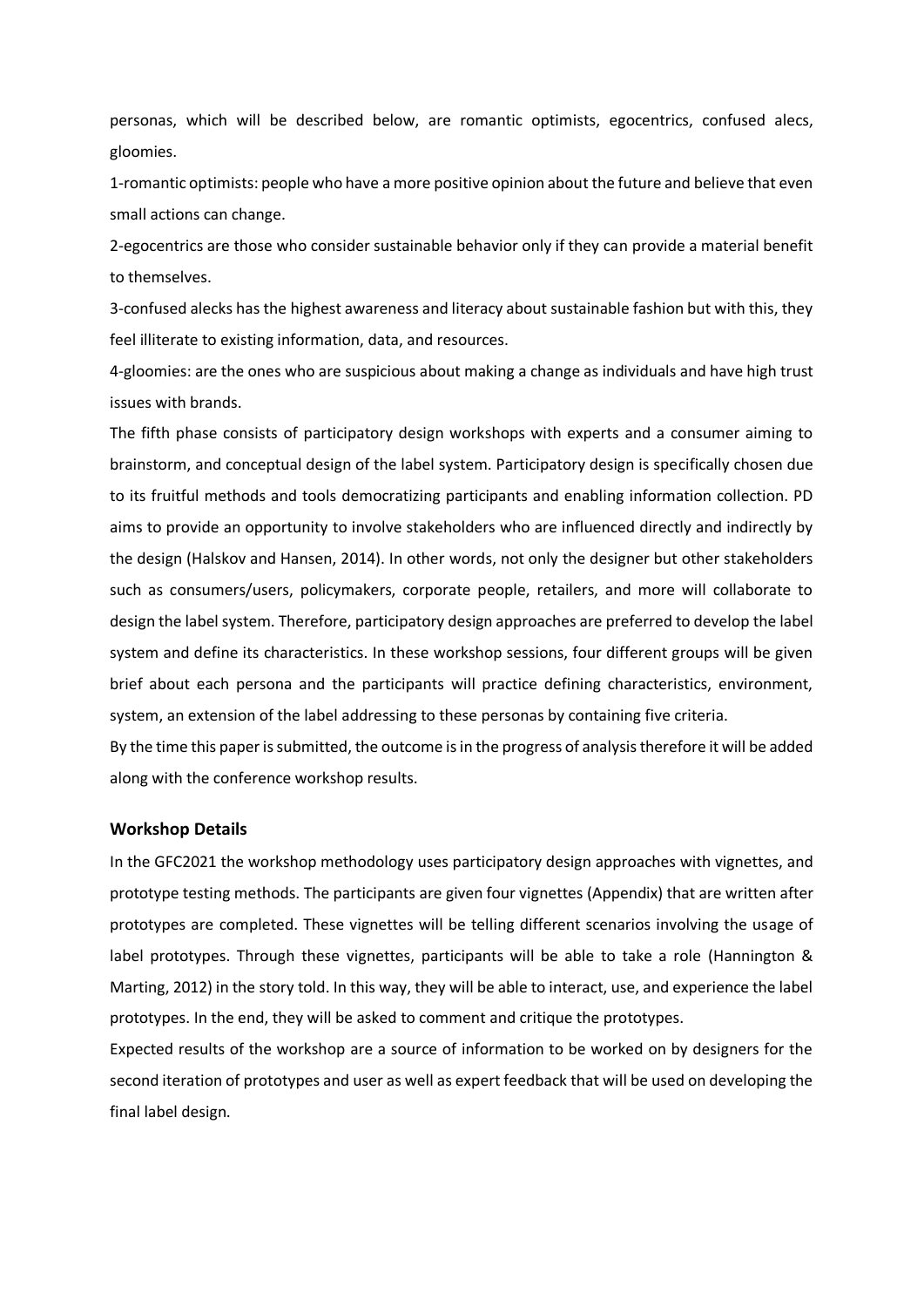### **Findings of The Workshop**

Findings will be added once the workshop is conducted within the framework of Global Fashion Conference 2021, Warsaw Poland.

#### **Conclusion & Implications**

This workshop aims at the experimentation and evaluation of existing findings of the participatory design workshops which document the characteristics and the prototype of the sustainable label system developed to increase sustainability literacy and awareness of personas by communicating five criteria. The GFC workshop results will be added after it is carried out. Future work of the project focus on finalizing the prototype design of the label system. Overall, this project constitutes a source of information to be used for the development of communication and marketing strategies of sustainable fashion products as well as guidance for the design of tools providing sustainability information of fashion products. With this source of information hopefully, it may be possible to increase sustainability awareness and literacy to assist their sustainable behavior.

# **REFERENCES**

Evans, S. and Peirson-Smith, A (2018). The sustainability word challenge Exploring consumer interpretations of frequently used words to promote sustainable fashion brand behaviors and imagery. Journal of Fashion Marketing and Management, Vol. 22 No. 2, 252-269.

Fleischmann, M. (2019). Accessed in December, 2020.

https://www.worldbank.org/en/news/feature/2019/09/23/costo-moda-medi- ambiente.

Gould, S.J. and Stern, B.B. (1989), "Gender schema and fashion consciousness", Psychology and Marketing, Vol. 6 No. 2, pp. 129-45.

Halskov, K. and Hansen, N, B. (2014). The diversity of participatory design research practice at PDC 2002– 2012. Int. J. Human-Computer Studies 74 (2015) 81–92.

Henningger, C, C. (2015) Traceability the New Eco-Label in the Slow-Fashion Industry?—Consumer Perceptions and Micro-Organisations Responses. Sustainability 2015, 7, 6011-6032.

Hiller Connell, K, Y. and Kozar, J, M. (2012) Social Normative Influence: An Exploratory Study Investigating its Effectiveness in Increasing Engagement in Sustainable Apparel-Purchasing Behaviors, Journal of Global Fashion Marketing, 3:4, 172-179.

Howell, B. (2020) Top Seven Most Polluting Industries. https://www.theecoexperts.co.uk/blog/top-7 most- polluting-industries. Accessed in December 2020.

James, A. M. and Montgomery, B. (2017). Engaging the fashion consumer in a transparent business model. International Journal of Fashion Design, Technology and Education, Vol.10 No. 3, 287-299. Kawamura, Y. (2018). Fashion-ology. Oxford: Berg.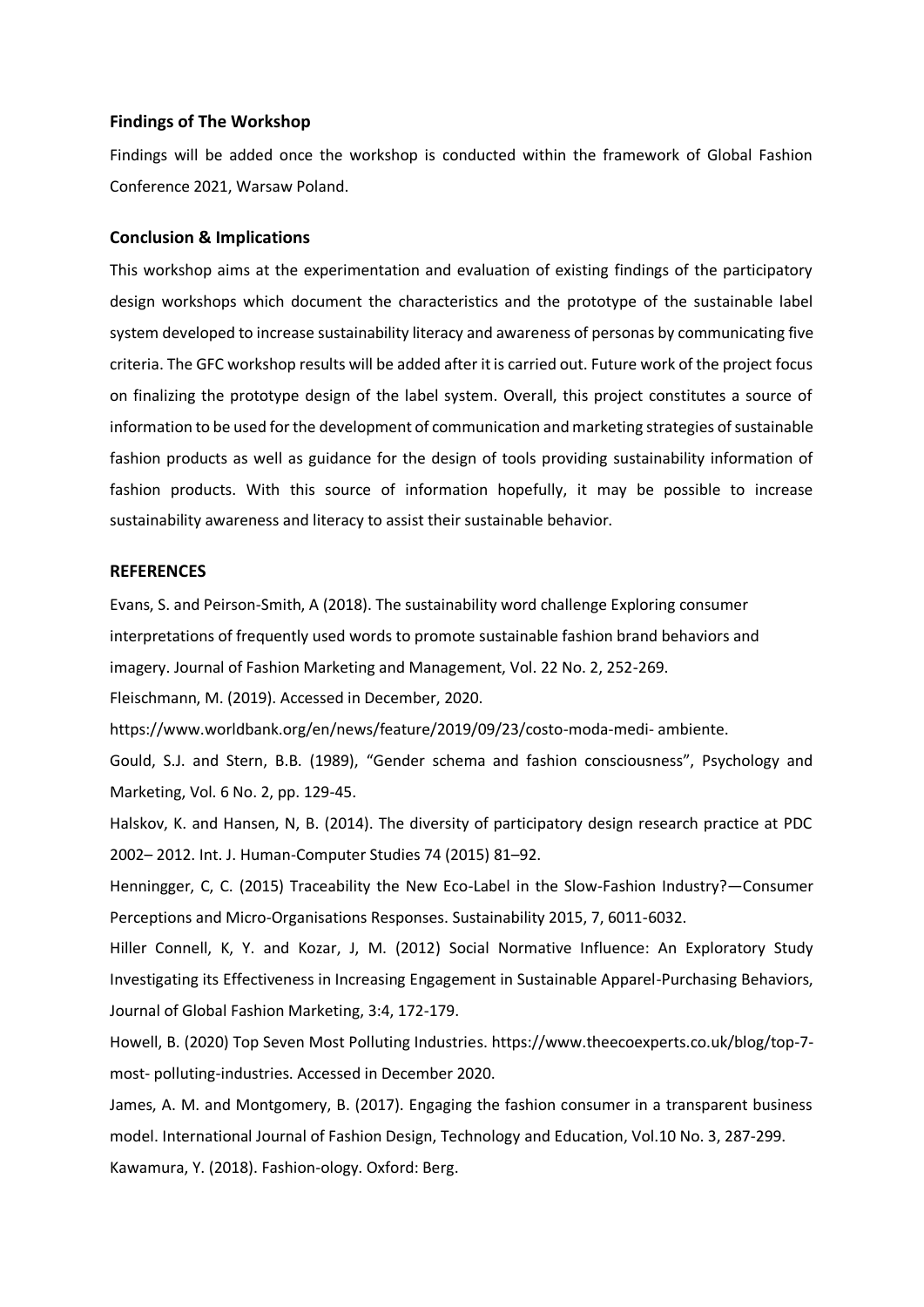**K**ong, H, M. and Ko, E. (2017) Why do consumers choose sustainable fashion? A cross-cultural study of South Korean, Chinese, and Japanese consumers, Journal of Global Fashion Marketing, 8:3, 220-234. Kong, H, M. Ko, E. Chae, H. And Mattila, P. (2016) Understanding fashion consumers' attitude and behavioral intention toward sustainable fashion products: Focus on sustainable knowledge sources and knowledge types, Journal of Global Fashion Marketing, 7:2, 103-119.

Jang,J., Ko, E., Chun, E., & Lee, E. (2012) A Study of a Social Content Model for Sustainable Development in the Fast Fashion Industry, Journal of Global Fashion Marketing, 3:2, 61-70.

Koszewska M. (2011). Social and Eco-labelling of Textile and Clothing Goods as Means of Communication and Product Differentiation. FIBRES & TEXTILES in Eastern Europe 2011, Vol. 19, No. 4 (87) pp. 20-26.

Lawless, E. and Medvedev, K. (2016) Assessment of sustainable design practices in the fashion industry: experiences of eight small sustainable design companies in the Northeastern and Southeastern United States, International Journal of Fashion Design, Technology and Education, 9:1, 41-50.

Miles, M, B. Huberman, A, M., & Saldana, J. (2014), Qualitative Data Analysis, 3rd Ed. Sage. California. Parguel, B., Benoît-Moreau, F. and Russell, C.A. (2015). Can evoking nature in advertising mislead consumers? The power of 'executional greenwashing. International Journal of Advertising, Vol. 34 No. 1, pp. 107-134.

Park, H., Lee, M. Y., & Koo, W. (2017) The four faces of apparel consumers, Journal of Global Fashion Marketing, 8:4, 298-312.

Peirson-Smith, A. and Evans, S. (2017). Fashioning Green Words and Eco Language: An Examination of the User Perception Gap for Fashion Brands Promoting Sustainable Practices. Fashion Practice, Vol. 9 No. 3, 373-397.

Ræbild, U. and Hasling, K, M. (2019) Experiences of the Sustainable Design Cards: Evaluation of Applications, Potentials and Limitations, Fashion Practice, 11:3, 417-442.

Reimers, V., Magnuson, B., & Chao, F. (2016). Journal of Fashion Marketing and Management Vol. 20 No. 4, 2016 pp. 383-399.

Sadachar, A. Feng, F. Karpova, E,E. And Manchiraju, S. (2016) Predicting environmentally responsible apparel consumption behavior of future apparel industry professionals: The role of environmental apparel knowledge, environmentalism and materialism, Journal of Global Fashion Marketing, 7:2, 76- 88.

Strathman, A., Gleicher, F., Boninger, D. S., & Edwards, C. S. (1994). The consideration of future consequences: Weighting immediate and distant outcomes of behavior. Journal of Personality and Social Psychology, 66, 742–752.

Tey, Y, S. Brindal, M. and Dibba, H. (2018) Factors influencing willingness to pay for sustainable apparel: A literature review, Journal of Global Fashion Marketing, 9:2, 129-147.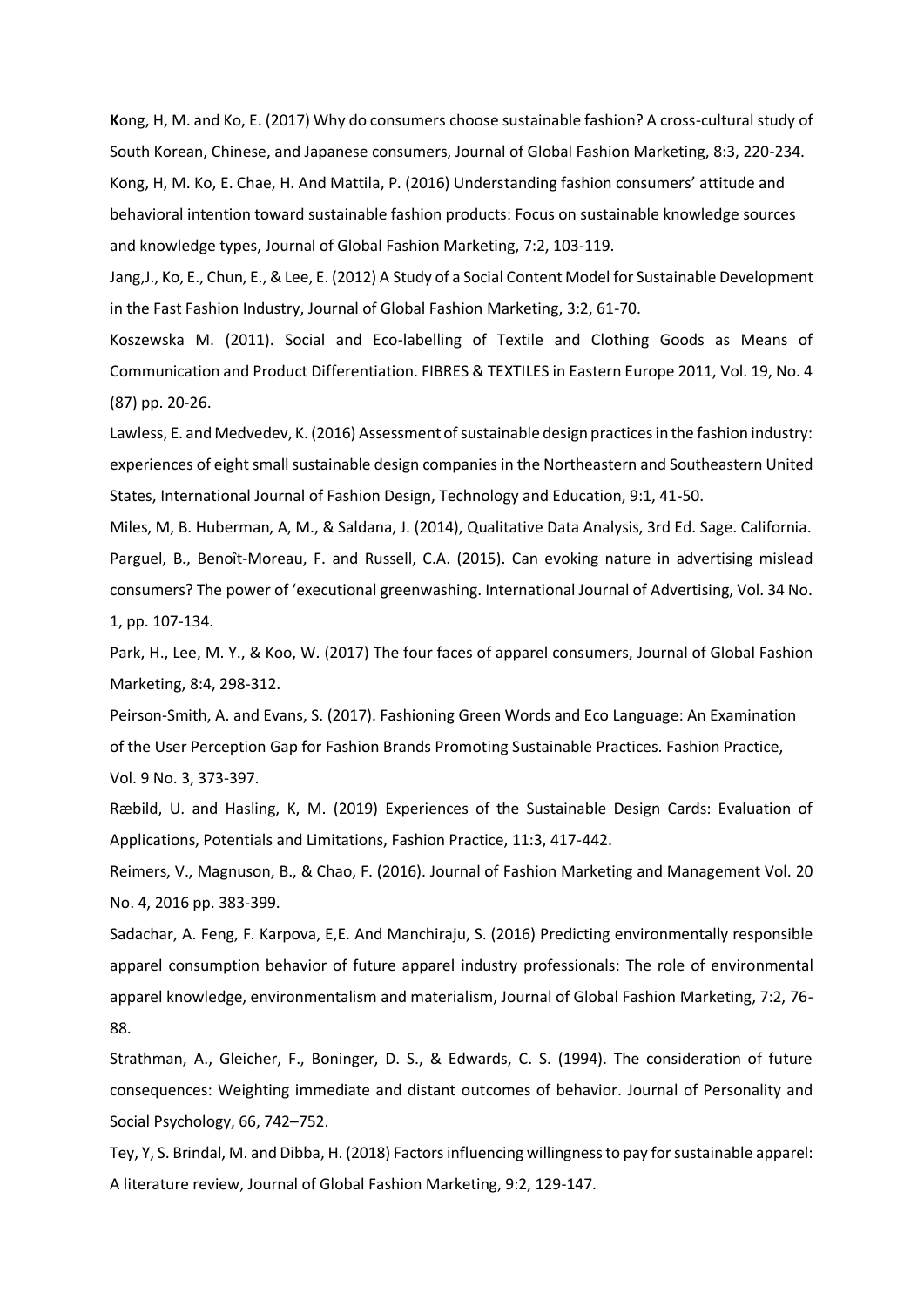Thomas, S. (2008). From "Green Blur" to Ecofashion: Fashioning an Eco-lexicon. Fashion Theory, Vol.12 No.4, 525-539.

Vehmas, K., Raudaskoski, A., Heikkila, P., Harlin, A. and Mensonen, Ad. (2018) Journal of Fashion Marketing and Management Vol. 22 No. 3, 2018 pp. 286-300 Emerald Publishing Limited.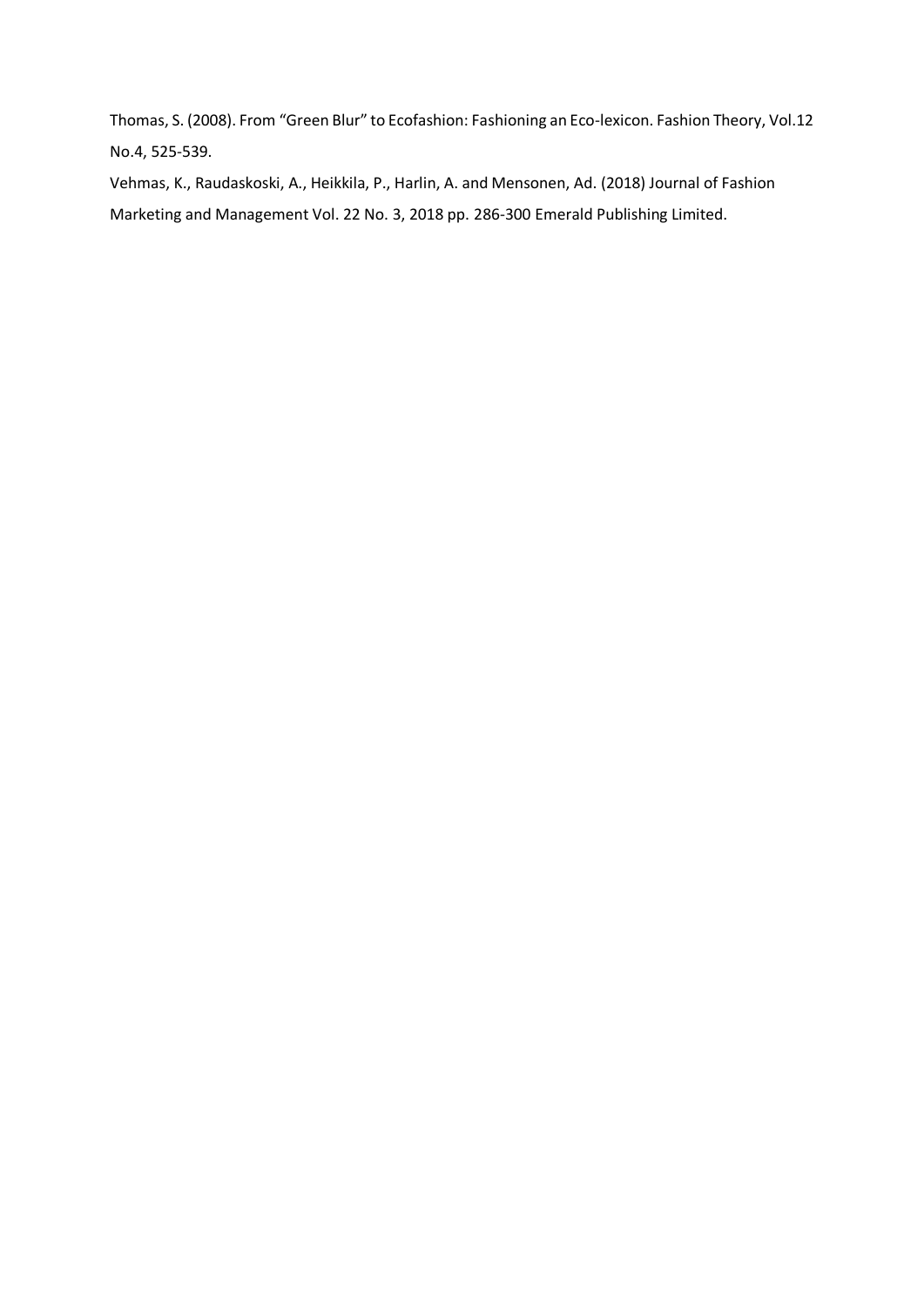## **APPENDIX**

#### • Vignette 1 – Egocentrics

Peter is a 29 years old engineer and a semi-professional basketball player. He cares about his health and makes effort to eat organic food, tries not to consume sugar, and follows a ketogenic diet. He is also socially active. He has many friends and sometimes he performs as an amateur DJ at the parties his friends hold. He recently realized that his social circle is making effort to prefer ethical products in their fashion choices. They try to buy local products or independent brands but not fast fashion. However, Peter mostly buys his clothes from fast-fashion brands such as Zara and H&M. Because they are more affordable, so he can buy more options. But, when he hangs out with his friends he has recently felt like they criticized him. When he went shopping at Zara, he realized a label (will be provided) providing sustainability details of the trouser he looked at. He saw five criteria, he never thought that a fashion product could be related to. Please put yourself in Peter's position concerning his shopping motivation and interact with this label and the criteria on it.

• Vignette 2 – Confused Alec

Taylor is a 33 years old scriptwriter, living with two dogs. She is sensitive about social, ethical, and environmental matters. Especially animal welfare is a priority for her. She tried to be a vegan for a year but then she quit. Because she didn't feel ready enough for it yet. So, she postponed this decision. But still, she tries not to buy animal products such as leather, wool, cashmere and prefers cosmetics that are vegan and not tested on animals. This fall, she realized that her favourite black sweater was worn off and she needed a new one. She went to a local store in a popular neighbourhood in her town to buy a new one. She liked two models. One of them was made of organic cotton but the other one was made of wool. Both of them were at the same price and matching to the style she was looking for. She knows she doesn't want to buy animal-based products, but she also heard before that organic cotton consumes too much water and harms the habitat of animals so both options were confusing. When she looked at the sustainability details on these sweaters she saw a label with five criteria (will be provided). Please put yourself in Taylor's position and use this label for your decision. Vignette

• Vignette 3 – Gloomies

Marc is a 40 years old project manager working at his own agency. Owning his own company and working with many clients made him a sceptical person. On one hand, he approaches kindly and thoughtfully his employees, colleagues, and friends. On the other hand, he experiences some trust issues with his clients based on the conflicts he faces. The same thing influences his decisions on other aspects of his life. For example, he doesn't trust big corporations and doesn't find them credible. While he wishes for better conditions for human-being, animal-being, and the environment, he also thinks